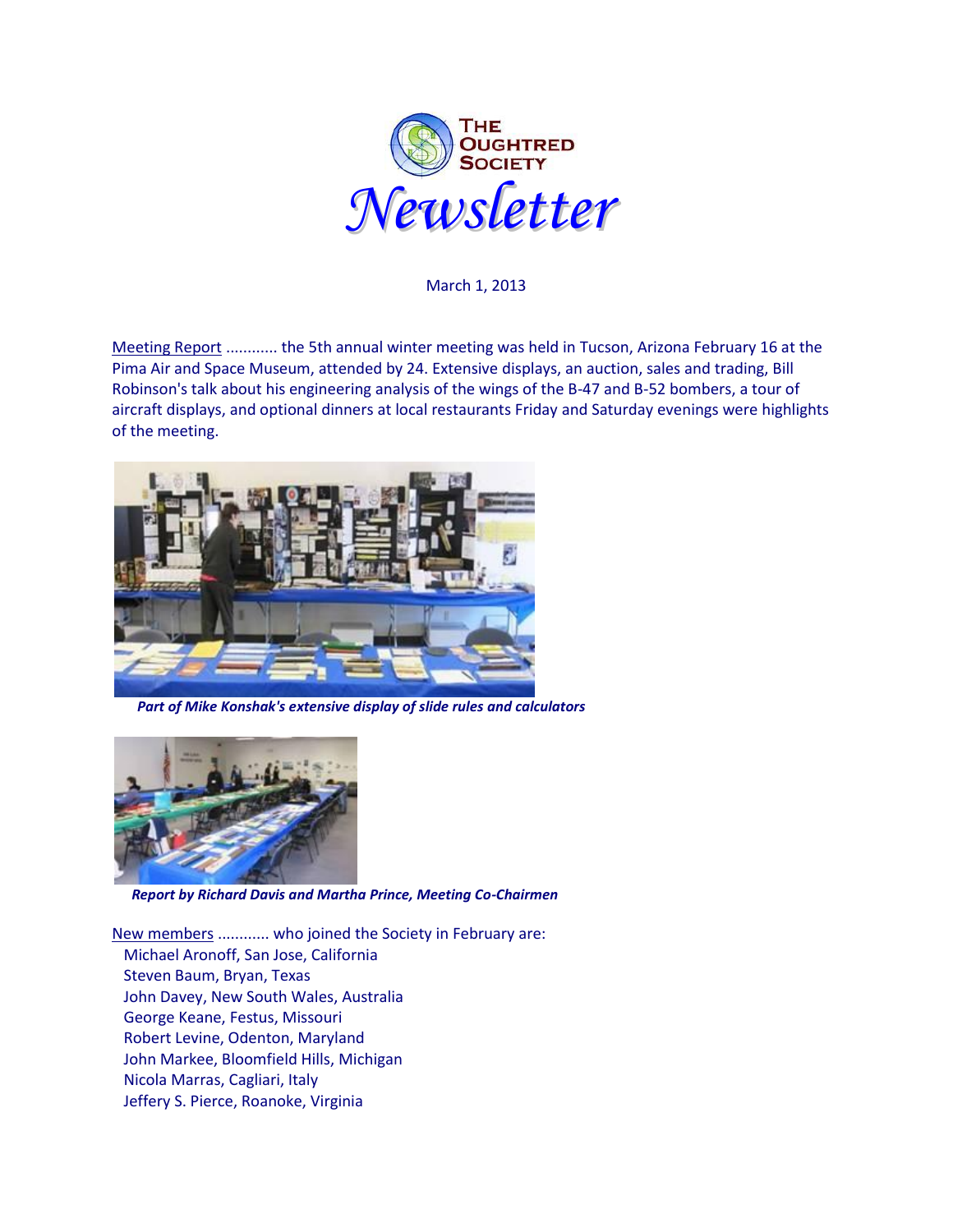## Rodney Syer, Dallas, Texas David Walker, West Yorkshire, United Kingdom *Membership information from Clark McCoy, Roseville, California*

## Who's Who in the Oughtred Society ............ by Riki Nakamoto.

Born on the island of Lanai that would later become part of the State of Hawaii, I attended school in Hawaii and graduated from the University of Hawaii-Manoa on Oahu. I have been an Engineer at Pearl Harbor Shipyard for the past 35 years. I first became interested in slide rules when my father showed me his Pickett and Eckel 600-ES. He later gave it to me, and I carried it through part of high school and my first semester of college. I also carried it as a backup to my calculator when I took the Hawaii professional engineering licensing exam in 1981. The slide rule I saw most in college was the Post Versalog. I guess that is why I have an interest in Japanese bamboo rules, especially log-log, and Pickett. I also like rules made to teach principles of the slide rule, such as the Pickett N904, N901 Simplex Math, and Microline

115, and also the Faber-Castell Mentor.

*Information by Riki Nakamoto, Oahu, Hawaii*

eBay sale, a record? ............ February 10, 2013 a Hemmi No. 200 slide rule sold for \$2,687.89. The 200 is an unusual slide rule with only four 40 cm (16") scales, each folded 6 times for total scale lengths of 240 cm (96").



*Photo from eBay auction listing*

You can view a Hemmi 200 in detail in the Oughtred Society Rarities Gallery at [www.oughtred.org](http://www.oughtred.org/)  Click Rarities Gallery in the main menu. The Rarities Gallery now contains 177 items. Take a look! To contribute to the Gallery, write t[o oughtredsociety@comcast.net](mailto:oughtredsociety@comcast.net)

Reminder -- *All About Slide Rules* ............ the online version of *The Oughtred Society Slide Rule Reference Manual* is on the OS website for all to view and download. This 110 page, 17 chapter document contains 114 photos and a vast amount of information about slide rules. The original printed *Manual*, Second Edition, is available for purchase from the Society for those who prefer to hold it in their hands. See [www.oughtred.org](http://www.oughtred.org/)